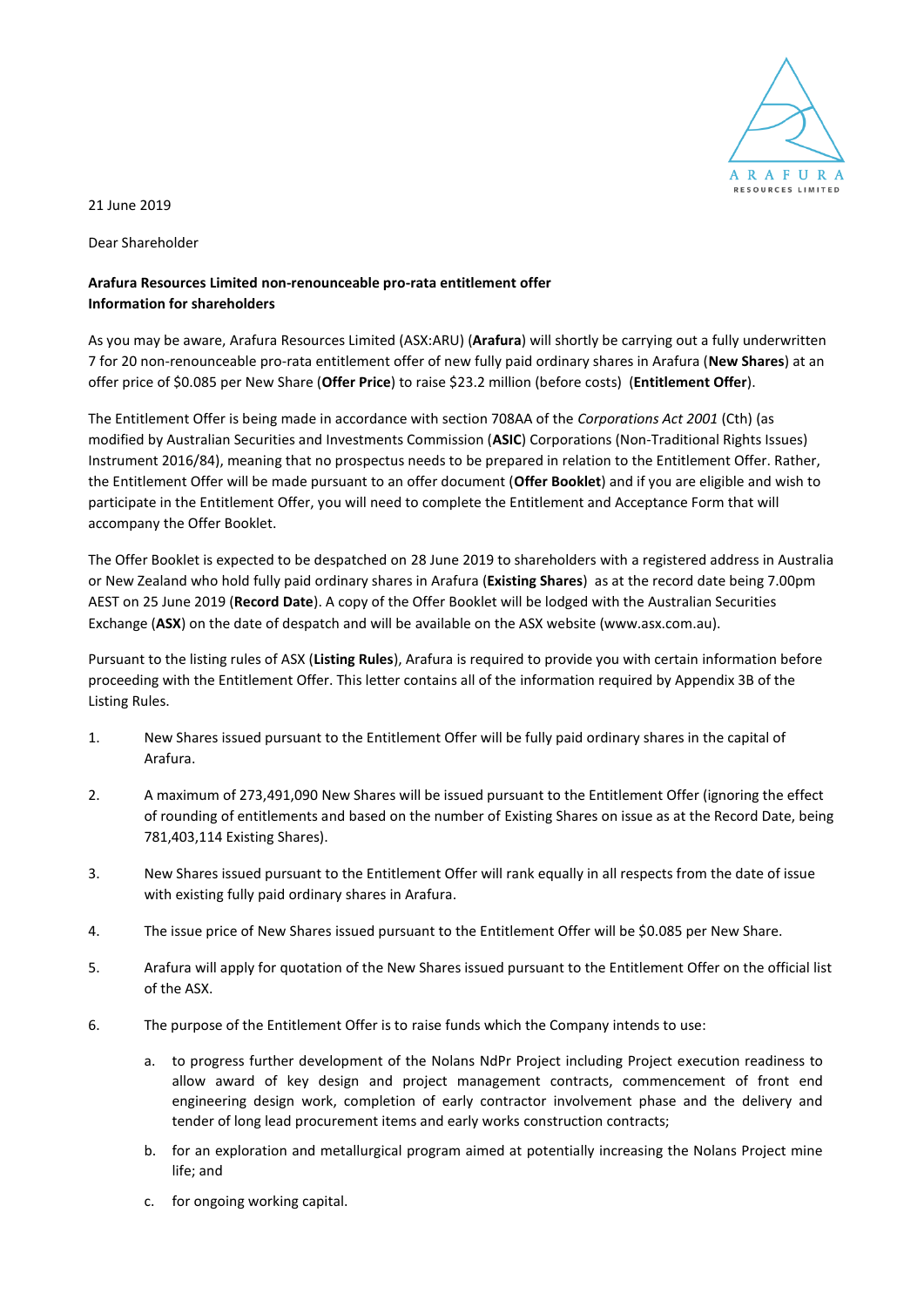Please refer to slide 9 of Arafura's investor presentation for the Entitlement Offer that was announced to ASX on 20 June 2019 for a breakdown of the amount intended to be allocated to each of the above items.

- 7. New Shares issued pursuant to the Entitlement Offer will be issued on 19 July 2019.
- 8. The total number and class of all securities quoted on ASX (including the maximum number of New Shares to be issued under the Entitlement Offer, assuming no Arafura options or performance rights are exercised before the Record Date and ignoring the effect of rounding) is as follows:

| <b>Class</b>           | <b>Number</b> |
|------------------------|---------------|
| <b>Existing Shares</b> | 781,403,114   |
| Entitlement Offer      | 273,491,090   |
| <b>TOTAL</b>           | 1,054,894,204 |

## 9. The following are the securities of Arafura not quoted on ASX:

| <b>Class</b>                                                 | <b>Number</b> |
|--------------------------------------------------------------|---------------|
| Options exercisable at \$0.15 each on or before 30 June 2021 | 1,635,000     |
| Options exercisable at \$0.12 each on or before 1 July 2022  | 19,075,000    |
| Performance rights expiring on 21 September 2022             | 7,000,000     |
| Performance rights expiring on 22 November 2022              | 3,000,000     |

- 10. All New Shares issued pursuant to the Entitlement Offer will have the same dividend entitlements as existing fully paid ordinary shares in Arafura.
- 11. No shareholder approval for the Entitlement Offer is required. The New Shares will be issued pursuant to an exception in ASX Listing Rule 7.2 for pro rata offers.
- 12. The Entitlement Offer is non-renounceable. This means that Arafura shareholders who do not take up their entitlements to participate in the Entitlement Offer will not be able to transfer or receive any value for those entitlements and their equity interest in Arafura will be diluted.
- 13. The New Shares in the Entitlement Offer will be offered on the basis of 7 New Shares for every 20 Existing Shares held by the Arafura shareholder at 7.00pm AEST on 25 June 2019.
- 14. The offer under the Entitlement Offer relates to New Shares.
- 15. The Record Date to determine entitlements is 7.00pm AEST on 25 June 2019.
- 16. Holdings on different registers (or subregisters) will not be aggregated for calculating entitlements.
- 17. Where fractions arise in the calculation of entitlements, the number of New Shares will be rounded up to the nearest whole number of New Shares.
- 18. Only Arafura shareholders with registered address in Australia or New Zealand will be eligible to participate in the Entitlement Offer. In compliance with ASX Listing Rule 7.7, Arafura has decided that it is unreasonable to make the Entitlement Offer to shareholders with a registered address outside Australia or New Zealand having regard to each of the following:
	- a. the small number of shareholders with addresses outside of Australia and New Zealand;
	- b. the number and value of the shares that would have been offered to shareholders outside of Australia and New Zealand; and
	- c. the cost of complying with the legal requirements, and requirements of regulatory authorities in the overseas jurisdictions.
- 19. The closing date for receipt of acceptances is 5.00pm AEST on 12 July 2019.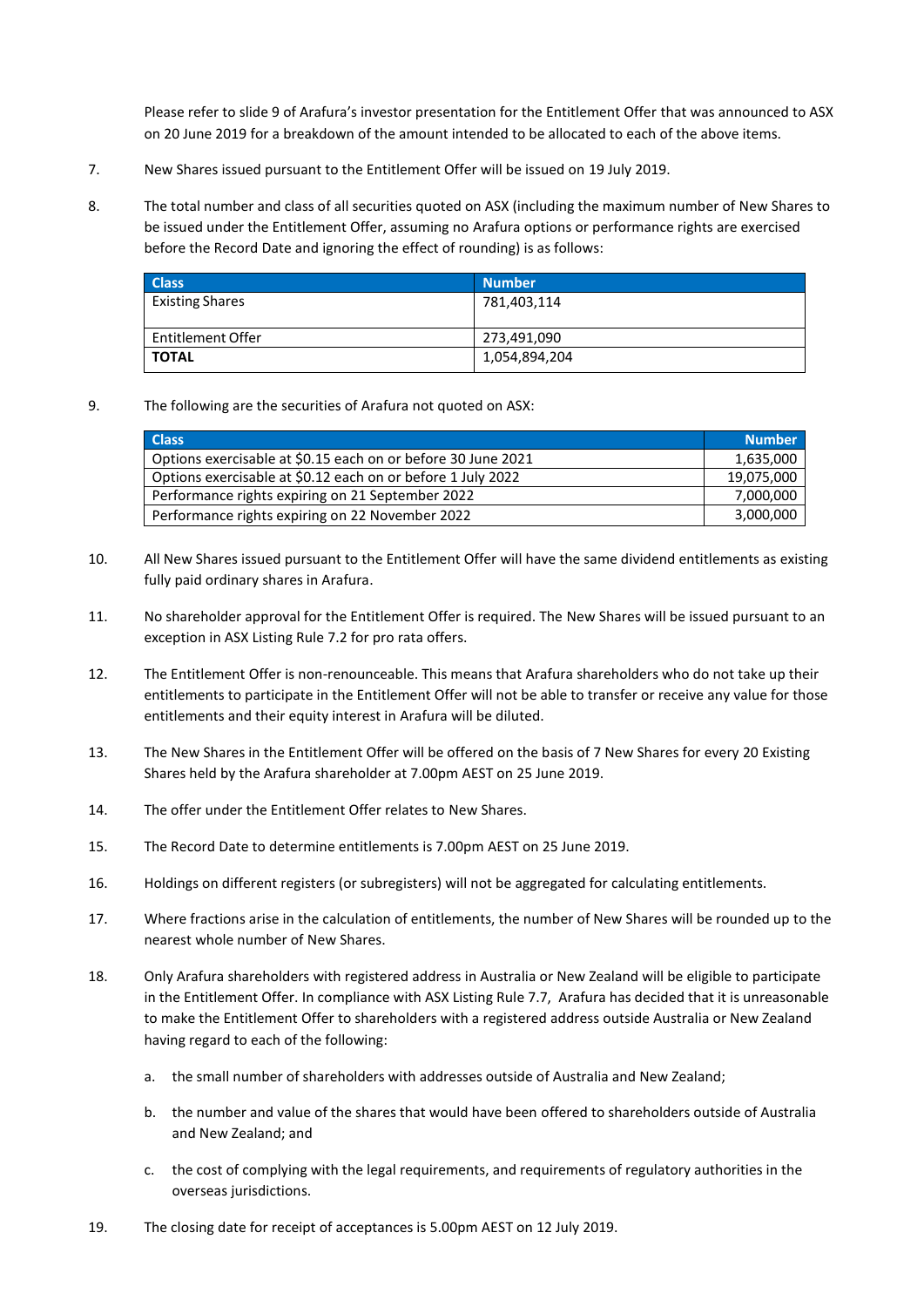- 20. The Entitlement Offer is fully underwritten by Patersons Securities Limited (**Patersons**) and Talaxis Limited has agreed to sub-underwrite \$7.2 million of the Entitlement Offer. Patersons will also act as lead manager to the Entitlement Offer. Arafura will pay Patersons a selling/underwriting fee of 5% of the gross amount raised from the Entitlement Offer. Patersons will also be paid a fee of \$150,000 for its services in managing the issue and for providing corporate and strategic advice to Arafura during the Entitlement Offer process. All sub-underwriting fees will be payable by Patersons.
- 21. No prospectus will be issued, but an Offer Booklet and Entitlement and Acceptance Form will be despatched to eligible shareholders by no later than 28 June 2019.
- 22. Existing option holders may participate in the Entitlement Offer upon exercise of their options (if they are entitled to exercise their options at this time) and any performance rights holders may only participate if their rights vest (and shares are subsequently issued) before the Record Date. Arafura sent a notice to option holders on 20 June 2019 to notify option holders of their right to participate in the Entitlement Offer upon exercise of their options.
- 23. It is anticipated that New Shares issued under the Entitlement Offer will commence trading on a normal (T+2) settlement basis on 22 July 2019.

The above information was provided to the ASX on 20 June 2019.

## **Key dates**

| <b>Event</b>                                                      | <b>Date</b>                 |  |
|-------------------------------------------------------------------|-----------------------------|--|
| Announcement of the Entitlement Offer                             | 20 June 2019                |  |
| Shares recommence trading on ASX on an "ex-entitlement" basis     | 24 June 2019                |  |
| Record Date for the Entitlement Offer                             | 7.00pm (AEST) 25 June 2019  |  |
| Entitlement Offer opens                                           | 28 June 2019                |  |
| Offer Booklet despatched                                          | 28 June 2019                |  |
| <b>Entitlement Offer closes</b>                                   | 5.00 pm (AEST) 12 July 2019 |  |
| Issue of New Shares under the Entitlement Offer                   | 19 July 2019                |  |
| New Shares issued under the Entitlement Offer commence trading on | 22 July 2019                |  |
| ASX on a normal basis                                             |                             |  |

All dates and times referred to are based on Australian Eastern Standard Time and are subject to change. Arafura reserves the right to vary these dates or to withdraw the Entitlement Offer at any time.

## **Investor Enquiries**

For further information in regard to the Entitlement Offer, please contact the Arafura Shareholder Information Line on 1300 730 659 (within Australia) or +61 1300 730 659 (outside Australia) at any time between 8.30am and 5.30pm (AEST), Monday to Friday (excluding public holidays).

Nothing contained in this announcement constitutes investment, legal, tax or other advice. You should make your own assessment and take independent professional advice in relation to the information and any action on the basis of the information.